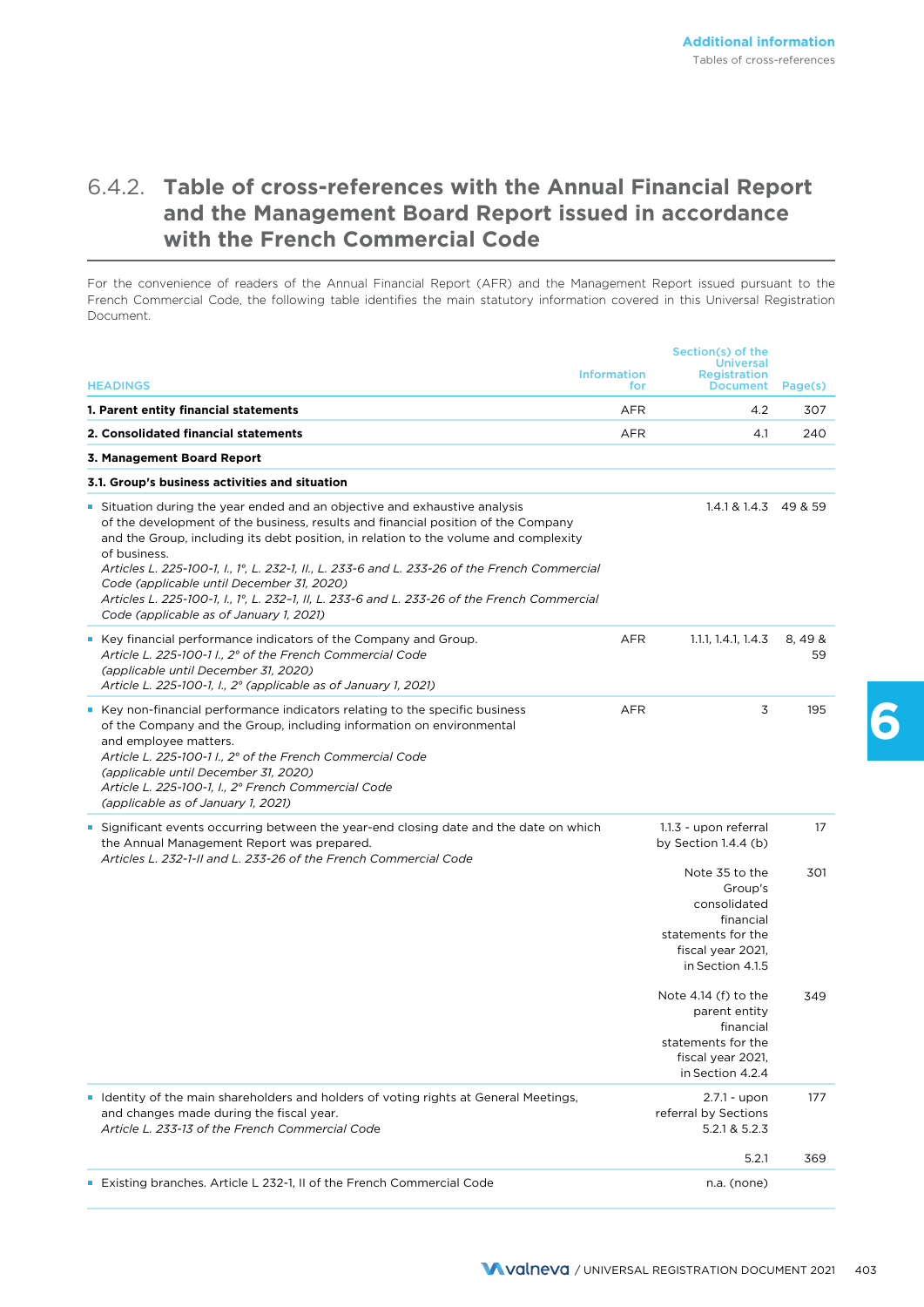| <b>HEADINGS</b>                                                                                                                                                                                                                                                                                                                                                                                                                     | <b>Information</b><br>for | Section(s) of the<br>Universal<br><b>Registration</b><br><b>Document</b>                                               | Page(s) |
|-------------------------------------------------------------------------------------------------------------------------------------------------------------------------------------------------------------------------------------------------------------------------------------------------------------------------------------------------------------------------------------------------------------------------------------|---------------------------|------------------------------------------------------------------------------------------------------------------------|---------|
| <b>Significant holdings in companies having their registered office in France.</b><br>Article L. 233-6. subsection 1 of the French Commercial Code                                                                                                                                                                                                                                                                                  |                           | 1.2.2                                                                                                                  | 21      |
| <b>Transfer of cross-holdings.</b><br>Articles L. 233-29, L. 233-30 and R. 233-19 of the French Commercial Code                                                                                                                                                                                                                                                                                                                     |                           | n.a.                                                                                                                   |         |
| • Foreseeable development of the Company and the Group and outlook.<br>Article L. 232-1, R. 225-102 and L. 233-26 of the French Commercial Code                                                                                                                                                                                                                                                                                     |                           | 1.4.4                                                                                                                  | 80      |
| Research and development activities.<br>Articles L. 232-1, II and L. 233-26 of the French Commercial Code                                                                                                                                                                                                                                                                                                                           |                           | 1.3.3                                                                                                                  | 30      |
| Table showing the Company's results for each of the last five fiscal years.<br>Article R. 225-102 of the French Commercial Code                                                                                                                                                                                                                                                                                                     | <b>AFR</b>                | 1.4.1(b)                                                                                                               | 51      |
| • Payment period of suppliers' and customers' debts.<br>Article D. 441-4 of the French Commercial Code                                                                                                                                                                                                                                                                                                                              |                           | 1.4.8                                                                                                                  | 86      |
| Amounts of inter-company loans granted and auditor's statement.<br>Articles L. 511-6 and R. 511-2-1-3 of the French Monetary and Financial Code                                                                                                                                                                                                                                                                                     |                           | n.a.                                                                                                                   |         |
| 3.2. Internal control and risk management                                                                                                                                                                                                                                                                                                                                                                                           |                           |                                                                                                                        |         |
| • Main risks and uncertainties facing the Company and Group.<br>Article L. 225-100-1, I., 3° of the French Commercial Code                                                                                                                                                                                                                                                                                                          | <b>AFR</b>                | 1.5.1 & 1.5.2 88 & 92                                                                                                  |         |
| (applicable until December 31, 2020)<br>Article L. 225-100-1, I., 3° of the French Commercial Code<br>(applicable as of January 1, 2021)                                                                                                                                                                                                                                                                                            |                           | 3.4.1                                                                                                                  | 200     |
| Information on the financial risks related to the effects of climate change<br>and the measures the Company is taking to reduce them by implementinga<br>low-carbon strategy in all aspects of its business activities.<br>Article L. 225-100-1, I., 4° of the French Commercial Code<br>(applicable until December 31, 2020)<br>Article L. 22-10-35, 1° of the French Commercial Code<br>(applicable as of January 1, 2021)        |                           | 3.8.1                                                                                                                  | 219     |
| Main characteristic of the internal control and risk management procedures<br>implemented by the Company and the Group for the preparation and processing<br>of accounting and financial information.<br>Article L. 225-100-1, I., 5° and II., final paragraph of the French Commercial Code<br>(applicable until December 31, 2020)<br>Article L. 22-10-35, 2° of the French Commercial Code<br>(applicable as of January 1, 2021) |                           | 1.5.5                                                                                                                  | 96      |
| Information on the objectives and policy for hedging main category of transactions<br>and on exposure to price, credit, liquidity and cash flow risks, including the use of                                                                                                                                                                                                                                                         |                           | 1.5.5(c)                                                                                                               | 97      |
| financial instruments.<br>Article L. 225-100-1, I., 6° of the French Commercial Code<br>(applicable until December 31, 2020)<br>Article L. 225-100-1., 4° of the French Commercial Code<br>(applicable as of January 1, 2021)                                                                                                                                                                                                       |                           | Note 2.5 to the<br>Group's<br>consolidated<br>financial<br>statements for the<br>fiscal year 2021, in<br>Section 4.1.5 | 314     |
|                                                                                                                                                                                                                                                                                                                                                                                                                                     |                           | Section 4.14 (e) to<br>the parent entity<br>financial<br>statements for the<br>fiscal year 2021, in<br>Section 4.2.4   | 349     |
| Anti-bribery system.<br>French Law n°2016-1691 of December 9, 2016 known as « Sapin 2 »                                                                                                                                                                                                                                                                                                                                             |                           | 3.6                                                                                                                    | 207     |
| • Monitoring plan and report on its effective implementation.<br>Article L. 225-102-4 of the French Commercial Code                                                                                                                                                                                                                                                                                                                 |                           | n.a.                                                                                                                   |         |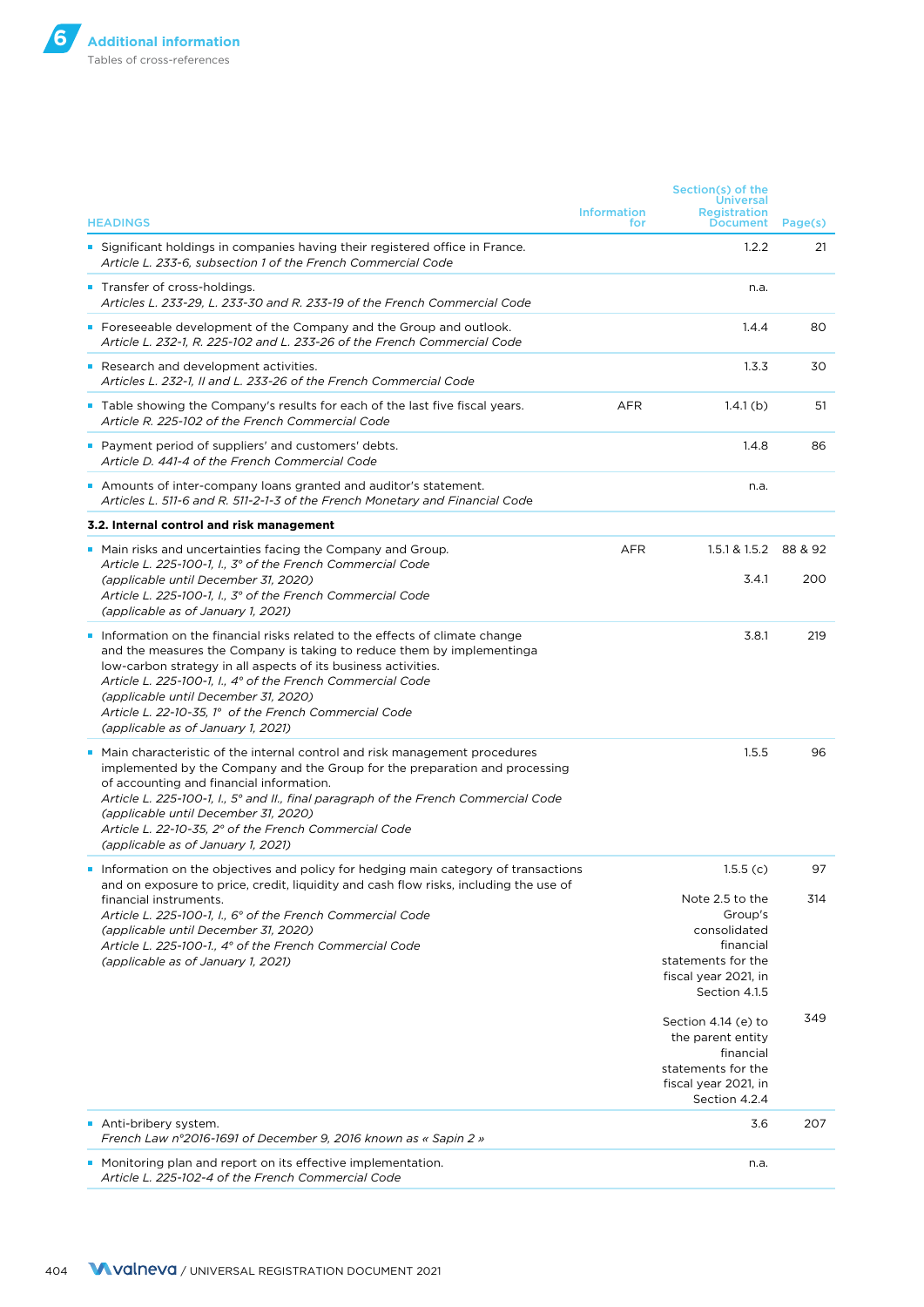| <b>HEADINGS</b>                                                                                                                                                                                                                                                                                                                                                                                                                                                                          | <b>Information</b><br>for | Section(s) of the<br><b>Universal</b><br><b>Registration</b><br>Document | Page(s) |
|------------------------------------------------------------------------------------------------------------------------------------------------------------------------------------------------------------------------------------------------------------------------------------------------------------------------------------------------------------------------------------------------------------------------------------------------------------------------------------------|---------------------------|--------------------------------------------------------------------------|---------|
| 3.3. Report by the Supervisory Board on the Corporate Governance                                                                                                                                                                                                                                                                                                                                                                                                                         | <b>AFR</b>                |                                                                          |         |
| 3.3.1. Information on compensation                                                                                                                                                                                                                                                                                                                                                                                                                                                       |                           |                                                                          |         |
| ■ Compensation policy for corporate officers.<br>Article L. 225-37-2, I., subsection 2 of the French Commercial Code<br>(applicable until December 31, 2020)<br>Article L. 22-10-8, I., subsection 2 of the French Commercial Code<br>(applicable as of January 1, 2021)                                                                                                                                                                                                                 |                           | 2.6.1                                                                    | 134     |
| Compensation and benefits of any kind paid during the fiscal year or granted<br>in respect of the fiscal year to each corporate officer.<br>Article L. 225-37-3, I., 1º of the French Commercial Code<br>(applicable until December 31, 2020)<br>Article L. 22-10-9, I., 1º of the French Commercial Code<br>(applicable as of January 1, 2021)                                                                                                                                          |                           | 2.6.2                                                                    | 140     |
| Ratio of fixed and variable compensation.<br>Article L. 225-37-3, I., 2° of the French Commercial Code<br>(applicable until December 31, 2020)<br>Article L. 22-10-9, I., 2° of the French Commercial Code<br>(applicable as of January 1, 2021)                                                                                                                                                                                                                                         |                           | 2.6.2.1(a)                                                               | 140     |
| ■ Use of the possibility to ask for the restitution of a variable compensation.<br>Article L. 225-37-3, I., 3° of the French Commercial Code (applicable until December 31, 2020)<br>Article L. 22-10-9, I., 3° of the French Commercial Code (applicable as of January 1, 2021)                                                                                                                                                                                                         |                           | n.a.<br>(no use)                                                         |         |
| ■ Commitments of any kind provided to the Company's corporate officers,<br>corresponding to compensation, indemnities or benefits due or likely to be due<br>as a result of the assumption, termination or change in their duties or after the<br>exercise of their duties.<br>Article L. 225-37-3, I., 4° of the French Commercial Code (applicable until December 31,<br>2020)<br>Article L. 22-10-9, I., $4^{\circ}$ of the French Commercial Code (applicable as of January 1, 2021) |                           | $2.6.2.1$ (d) - upon<br>referral by<br>Section 2.7.10                    | 156     |
| ■ Compensation paid or granted by a company included in the scope of consolidation<br>within the meaning of Article L. 233-16 of the French Commercial Code.<br>Article L. 225-37-3, I., 5° of the French Commercial Code (applicable until December 31, 2020)<br>Article L. 22-10-9, I., 5° of the French Commercial Code (applicable as of January 1, 2021)                                                                                                                            |                           | 2.6.2.1                                                                  | 140     |
| <b>Ratios between the level of compensation of each corporate officer and the average</b><br>and median compensation of the Company's employees.<br>Article L. 225-37-3, I., 6° of the French Commercial Code<br>(applicable until December 31, 2020)<br>Article L. 22-10-9, I., 6° of the French Commercial Code<br>(applicable as of January 1, 2021)                                                                                                                                  |                           | 2.6.3                                                                    | 174     |
| Annual changes in compensation, Company's performance,<br>average compensation of Company's employees and the above ratios over<br>the five most recent fiscal years.<br>Article L. 225-37-3, I., 7° of the French Commercial Code<br>(applicable until December 31, 2020)<br>Article L. 22-10-9, I., 7° of the French Commercial Code<br>(applicable as of January 1, 2021)                                                                                                             |                           | 2.6.3                                                                    | 174     |
| <b>Explanation of how the total compensation complies with the adopted compensation</b><br>policy, including how it contributes to the long-term performance of the Company<br>and how the performance criteria have been applied.<br>Article L. 225-37-3, I., 8° of the French Commercial Code<br>(applicable until December 31, 2020)<br>Article L. 22-10-9, I., 8° of the French Commercial Code<br>(applicable as of January 1, 2021)                                                |                           | 2.6.1                                                                    | 134     |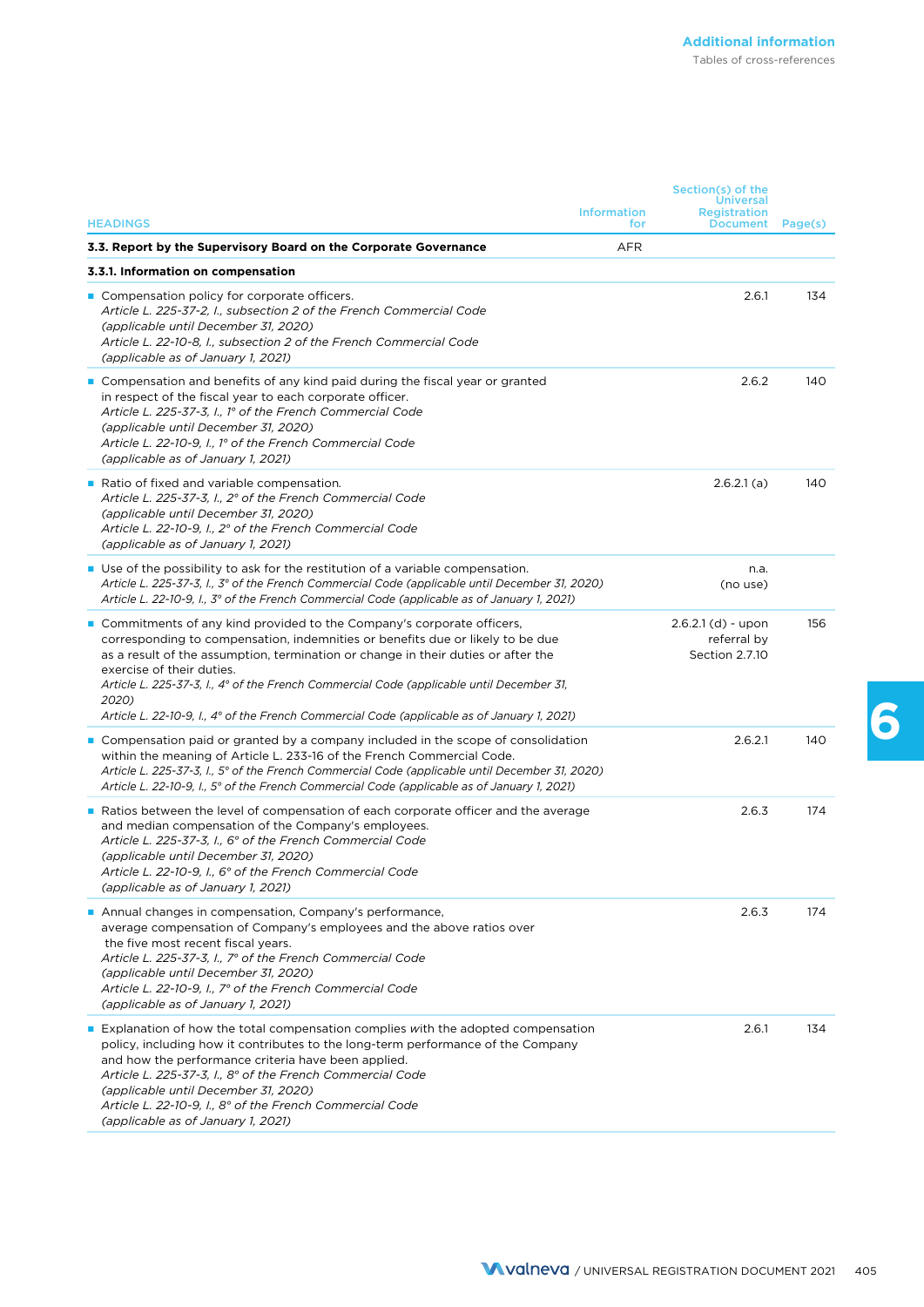| <b>HEADINGS</b>                                                                                                                                                                                                                                                                                                                                                                                                                                                       | <b>Information</b><br>for | Section(s) of the<br><b>Universal</b><br>Registration<br><b>Document</b> | Page(s)      |
|-----------------------------------------------------------------------------------------------------------------------------------------------------------------------------------------------------------------------------------------------------------------------------------------------------------------------------------------------------------------------------------------------------------------------------------------------------------------------|---------------------------|--------------------------------------------------------------------------|--------------|
| ■ Manner by which the vote of the last Ordinary General Meeting provided for in II<br>of Article L. 225-100 (until December 31, 2020) then in I of Art L. 22-10-34 (as of<br>January 1, 2021) of the French Commercial Code was taken into account.<br>Article L. 225-37-3, 95<br>■ 1., 9° of the French Commercial Code (applicable until December 31, 2020) Article L.<br>22-10-9, I., $9^{\circ}$ of the French Commercial Code (applicable as of January 1, 2021) |                           | 2.6.1                                                                    | 134          |
| Deviation from the procedure for the implementation of the compensation policy and<br>any derogation.<br>Article L. 225-37-3, I., 10° of the French Commercial Code<br>(applicable until December 31, 2020)<br>Article L. 22-10-9, I., 10° of the French Commercial Code<br>(applicable as of January 1, 2021)                                                                                                                                                        |                           | n.a.<br>(none)                                                           |              |
| Application of the provisions of the second paragraph of Article L. 225-45<br>of the French Commercial Code (suspension of payment of corporate officers'<br>compensation in the event of failure to comply with the gender mix<br>of the Management Board).<br>Article L. 225-37-3, I., 11° of the French Commercial Code<br>(applicable until December 31, 2020)<br>Article L. 22-10-9, I., 11° of the French Commercial Code<br>(applicable as of January 1, 2021) |                           | n.a.<br>(none)                                                           |              |
| ■ Stock option granting and retention by corporate officers.<br>Article L. 225-185 of the French Commercial Code<br>(applicable until December 31, 2020)<br>Article L. 225-185 of the French Commercial Code<br>(applicable as of January 1, 2021)                                                                                                                                                                                                                    |                           | 2.6.2.1(c)                                                               | 145          |
| ■ Free shares granting and retention by executive directors.<br>Article L. 225-197-1 of the French Commercial Code<br>(applicable until December 31, 2020)<br>Articles L. 225-197-1 and L. 22-10-59 of the French Commercial Code<br>(applicable as of January 1, 2021)                                                                                                                                                                                               |                           | 2.6.2.1(c)                                                               | 145          |
| 3.3.2. Governance information                                                                                                                                                                                                                                                                                                                                                                                                                                         |                           |                                                                          |              |
| List of all duties and positions held in any company by each of the corporate officers<br>during the fiscal year.<br>Article L. 225-37-4, 1° of the French Commercial Code<br>(applicable until December 31, 2020)<br>Article L. 225-37-4, 1° of the French Commercial Code<br>(applicable as of January 1, 2021)                                                                                                                                                     |                           | 2.1.1 & 2.1.2                                                            | 105<br>& 110 |
| Agreements entered into between a corporate officer or a significant shareholder and<br>a subsidiary.<br>Article L. 225-37-4, 2° of the French Commercial Code<br>(applicable until December 31, 2020)<br>Article L. 225-37-4, 2° of the French Commercial Code<br>(applicable as of January 1, 2021)                                                                                                                                                                 |                           | 2.5                                                                      | 133          |
| Summary table of the current delegations of authority granted by the General Meeting<br>in respect of capital increases.<br>Article L. 225-37-4, 3° of the French Commercial Code<br>(applicable until December 31, 2020)<br>Article L. 225-37-4, 3° of the French Commercial Code<br>(applicable as of January 1, 2021)                                                                                                                                              |                           | 2.7.8 - upon<br>referral by<br>Section 2.3                               | 185          |
| ■ Choice of one of the two methods of exercising general management,<br>in case of modification.<br>Article L. 225-37-4, 4° of the French Commercial Code<br>(applicable until December 31, 2020)<br>Article L. 225-37-4, 4° of the French Commercial Code<br>(applicable as of January 1, 2021)                                                                                                                                                                      |                           | n.a.<br>(no change)                                                      |              |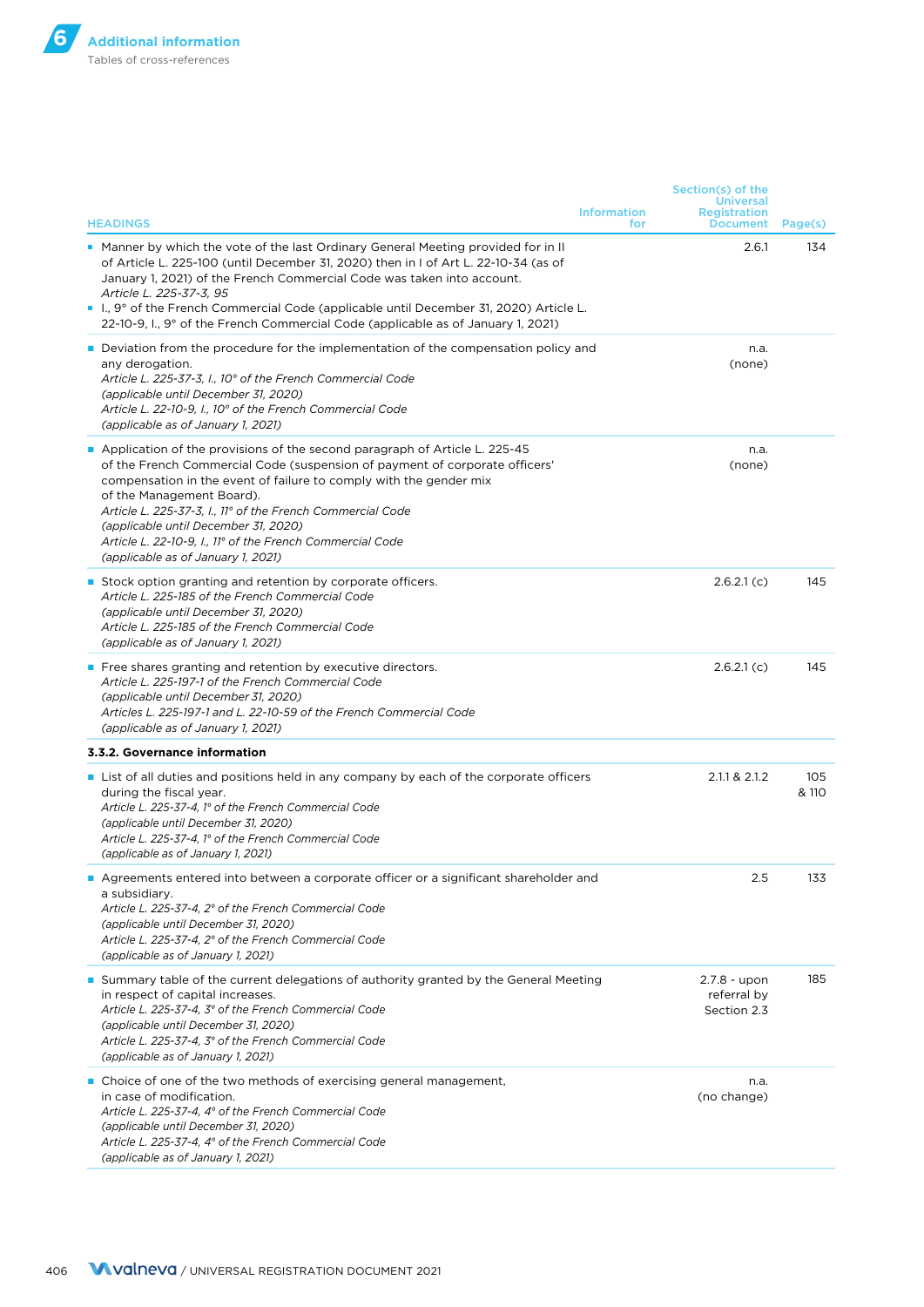|                                                                                                                                                                                                                                                                                                                                                                                                                                                                                                                                                                                                                                                                                                                                                                                                                                                                                                                                                                                                                                                                                                                                                                                                                                                                                                                                                                                                                                                                                                                                                                                                                                                                                                                                                                                                                                                                         | Section(s) of the                                          |              |
|-------------------------------------------------------------------------------------------------------------------------------------------------------------------------------------------------------------------------------------------------------------------------------------------------------------------------------------------------------------------------------------------------------------------------------------------------------------------------------------------------------------------------------------------------------------------------------------------------------------------------------------------------------------------------------------------------------------------------------------------------------------------------------------------------------------------------------------------------------------------------------------------------------------------------------------------------------------------------------------------------------------------------------------------------------------------------------------------------------------------------------------------------------------------------------------------------------------------------------------------------------------------------------------------------------------------------------------------------------------------------------------------------------------------------------------------------------------------------------------------------------------------------------------------------------------------------------------------------------------------------------------------------------------------------------------------------------------------------------------------------------------------------------------------------------------------------------------------------------------------------|------------------------------------------------------------|--------------|
| <b>Information</b><br><b>HEADINGS</b><br>for                                                                                                                                                                                                                                                                                                                                                                                                                                                                                                                                                                                                                                                                                                                                                                                                                                                                                                                                                                                                                                                                                                                                                                                                                                                                                                                                                                                                                                                                                                                                                                                                                                                                                                                                                                                                                            | <b>Universal</b><br><b>Registration</b><br><b>Document</b> | Page(s)      |
| ■ Composition, conditions for the preparation and organization of the Supervisory<br>Board's work.<br>Article L. 225-37-4, 5° of the French Commercial Code<br>(applicable until December 31, 2020)<br>Article L. 22-10-10, 1º of the French Commercial Code<br>(applicable as of January 1, 2021)                                                                                                                                                                                                                                                                                                                                                                                                                                                                                                                                                                                                                                                                                                                                                                                                                                                                                                                                                                                                                                                                                                                                                                                                                                                                                                                                                                                                                                                                                                                                                                      | 2.1.2 & 2.2                                                | 110<br>& 127 |
| Application of the principle of gender-balanced representation on the Supervisory<br>Board.<br>Articles L. 225-37-4, 6° et R. 225-104 of the French Commercial Code<br>(applicable until December 31, 2020)<br>Article L. 22-10-10, 2° of the French Commercial Code<br>(applicable as of January 1, 2021)                                                                                                                                                                                                                                                                                                                                                                                                                                                                                                                                                                                                                                                                                                                                                                                                                                                                                                                                                                                                                                                                                                                                                                                                                                                                                                                                                                                                                                                                                                                                                              | n.a.                                                       |              |
| Any limitations that the Supervisory Board may impose on the powers<br>of the Managing Director.<br>Article L. 225-37-4, 7° of the French Commercial Code (applicable until December 31, 2020)<br>Article L. 22-10-10, 3° of the French Commercial Code (applicable as of January 1, 2021)                                                                                                                                                                                                                                                                                                                                                                                                                                                                                                                                                                                                                                                                                                                                                                                                                                                                                                                                                                                                                                                                                                                                                                                                                                                                                                                                                                                                                                                                                                                                                                              | $2.1.3$ (a) & (b) -<br>upon referral by<br>Section 2.4     | 117<br>& 120 |
| Reference to a corporate governance code and application of the "comply or explain"<br>principle.<br>Article L. 225-37-4, 8° of the French Commercial Code (applicable until December 31, 2020)<br>Article L. 22-10-10, 4° of the French Commercial Code (applicable as of January 1, 2021                                                                                                                                                                                                                                                                                                                                                                                                                                                                                                                                                                                                                                                                                                                                                                                                                                                                                                                                                                                                                                                                                                                                                                                                                                                                                                                                                                                                                                                                                                                                                                              | 2 (Preleminary<br>comments)                                | 103          |
| Special terms and conditions for the participation of shareholders in the General Meeting.<br>Article L. 225-37-4, 9° of the French Commercial Code (applicable until December 31, 2020)<br>Article L. 22-10-10, 5° of the French Commercial Code (applicable as of January 1, 2021)                                                                                                                                                                                                                                                                                                                                                                                                                                                                                                                                                                                                                                                                                                                                                                                                                                                                                                                                                                                                                                                                                                                                                                                                                                                                                                                                                                                                                                                                                                                                                                                    | 2.8 & 5.3.5                                                | 191<br>& 375 |
| <b>Pediate</b> Form Procedure for assessing Ordinary Agreements - Implementation.<br>Article L. 225-37-4, 10° of the French Commercial Code<br>(applicable until December 31, 2020)<br>Article L. 22-10-10, 6° of the French Commercial Code<br>(applicable as of January 1, 2021)                                                                                                                                                                                                                                                                                                                                                                                                                                                                                                                                                                                                                                                                                                                                                                                                                                                                                                                                                                                                                                                                                                                                                                                                                                                                                                                                                                                                                                                                                                                                                                                      | $2.1.3$ (b)                                                | 120          |
| Information that may affect a potential public offer of purchase or exchange:<br>capital structure of the Company;<br>statutory restrictions on the exercise of voting rights and share transfers,<br>or provisions of agreements brought to the Company's attention in application<br>of Article L. 233-11 of the French Commercial Code;<br>direct or indirect shareholdings in the Company's share capital of which it has been<br>informed pursuant to Articles L. 233-7 and L. 233-12 of the French Commercial Code;<br>list of the holders of any securities with special control rights and a description<br>of these - control mechanisms provided for in any employee shareholding system,<br>when the control rights are not exercised by the employees;<br>agreements between shareholders of which the company is aware and which may<br>result in restrictions on the transfer of shares and the exercise of voting rights;<br>- rules applicable to the appointment and replacement of members of the Management<br>Board and to the amendment of the Company's bylaws;<br>- powers of the Management Board, in particular with respect to the issuance<br>or buyback of shares;<br>agreements entered into by the company that are amended or ended in the event<br>of a change of control of the company, unless such disclosure, other than in cases<br>where disclosure is required by law, would seriously harm its interests;<br>agreements providing for compensation for members of the Management Board,<br>if they resign or are dismissed without real and serious cause or if their employment<br>is terminated due to a public offer of purchase or exchange.<br>Article L. 225-37-5 of the French Commercial Code (applicable until December 31, 2020)<br>Article L. 22-10-11 the French Commercial Code (applicable as of January 1, 2021) | 2.7                                                        | 177          |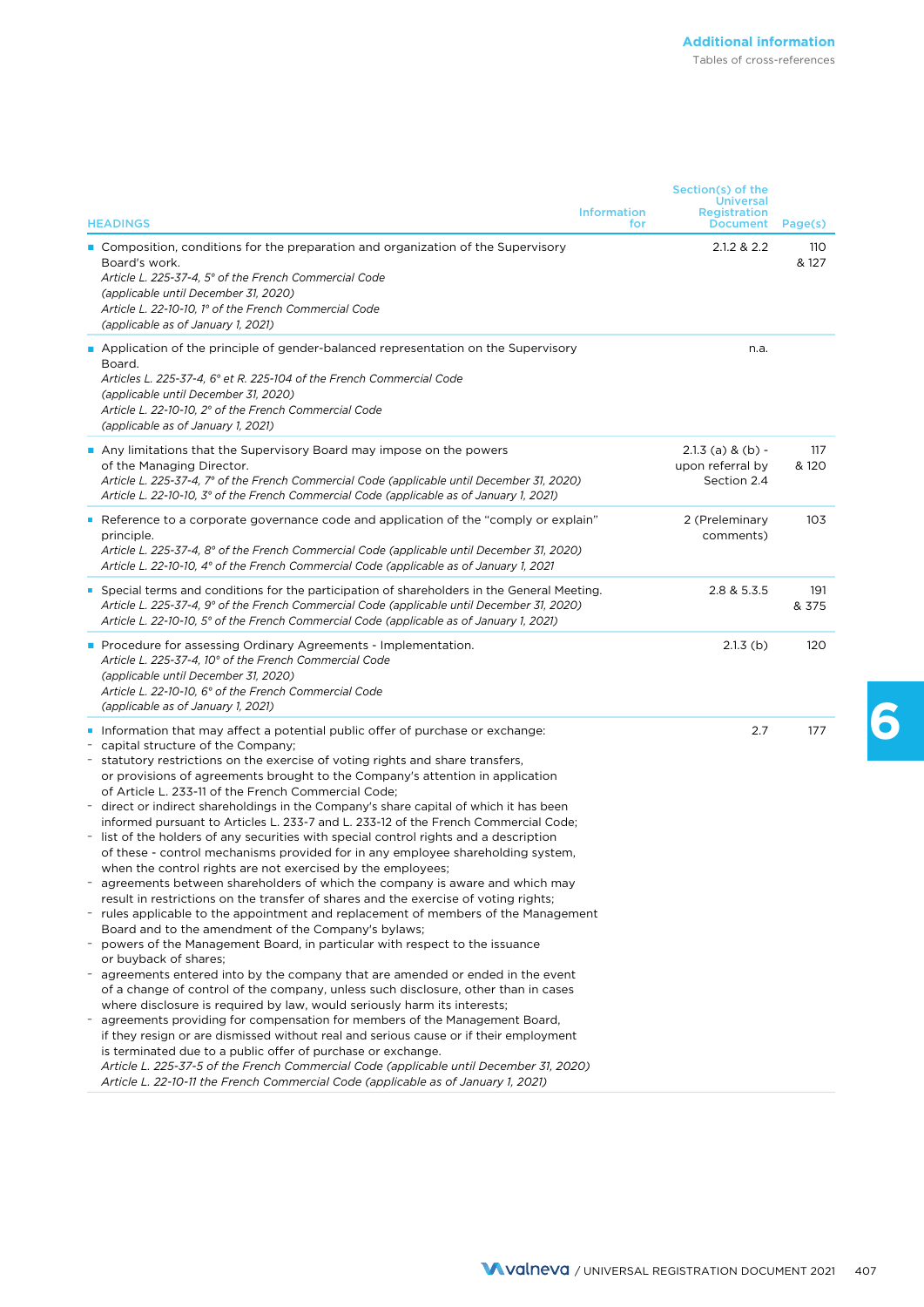|                                                                                                                                                                                                                                                                                                                                                                                                                                                                                                       |            | Section(s) of the                                          |                      |
|-------------------------------------------------------------------------------------------------------------------------------------------------------------------------------------------------------------------------------------------------------------------------------------------------------------------------------------------------------------------------------------------------------------------------------------------------------------------------------------------------------|------------|------------------------------------------------------------|----------------------|
| <b>Information</b><br><b>HEADINGS</b>                                                                                                                                                                                                                                                                                                                                                                                                                                                                 | for        | <b>Universal</b><br><b>Registration</b><br><b>Document</b> | Page(s)              |
| <b>Form</b> Por public limited companies with a Supervisory Board: Observations<br>of the Supervisory Board on the Annual Management Report and on the financial<br>statements for the fiscal year.<br>Article L. 225-68, last subsection, of the French Commercial Code<br>(applicable until December 31, 2020)<br>Article L. 225-68, last subsection, of the French Commercial Code<br>(applicable as of January 1, 2021)                                                                           |            | 2.10                                                       | 193                  |
| 3.4. Shareholding and capital                                                                                                                                                                                                                                                                                                                                                                                                                                                                         |            |                                                            |                      |
| <b>Structure, changes in the Company's share capital and crossing of thresholds.</b><br>Article L. 233-13 of the French Commercial Code                                                                                                                                                                                                                                                                                                                                                               |            | 2.7.1 - upon referral<br>by Sections<br>5.2.1 & 5.2.3      | 177                  |
|                                                                                                                                                                                                                                                                                                                                                                                                                                                                                                       |            | 2.7.3 - upon referral<br>by Section 5.2.2                  | 181                  |
|                                                                                                                                                                                                                                                                                                                                                                                                                                                                                                       |            | 5.2.1                                                      | 369                  |
| Acquisition and sale by the Company of its own shares (share buybacks).<br>Article L. 225-211 of the French Commercial Code                                                                                                                                                                                                                                                                                                                                                                           | <b>AFR</b> | 5.1.3                                                      | 356                  |
| <b>Statement of employee shareholding as of the last day of the fiscal year (proportion of</b><br>capital represented).<br>Article L. 225-102, 1st subsection of the French Commercial Code                                                                                                                                                                                                                                                                                                           |            | 5.7.1                                                      | 390                  |
| Any adjustments for securities giving access to the Company's share capital<br>in the event of share buybacks or financial transactions.<br>Articles R. 228-90 et R. 228-91 of the French Commercial Code                                                                                                                                                                                                                                                                                             |            | 5.1.8                                                      | 368                  |
| Information on transactions by corporate officers and related parties<br>in the Company's securities.<br>Article L. 621-18-2 of the French Monetary and Financial Code                                                                                                                                                                                                                                                                                                                                |            | 2.6.4.2                                                    | 176                  |
| Amounts of dividends distributed in respect of the previous three fiscal years.<br>Article 243 bis of the French General Tax Code                                                                                                                                                                                                                                                                                                                                                                     |            | 1.4.9                                                      | 87                   |
| 3.5. CSR information of the Company                                                                                                                                                                                                                                                                                                                                                                                                                                                                   |            |                                                            |                      |
| <b>Business model.</b><br>Articles L. 225-102-1 and R. 225-105, I of the French Commercial Code                                                                                                                                                                                                                                                                                                                                                                                                       |            | 3.3                                                        | 198                  |
| Description of the main risks related to the Company's or Group's business, including,<br>where relevant and proportionate, risks created by business relationships, products or<br>services.<br>Articles L. 225-102-1 et R. 225-105, I. 1° of the French Commercial Code                                                                                                                                                                                                                             |            | 3.4.1                                                      | 200                  |
| Information on how the Company or Group takes into account the social and<br>environmental impacts of its activity, and the effects of this activity in respect<br>of human rights and the fight against corruption (description of the policies applied<br>and due diligence procedures implemented to prevent, identify and mitigate<br>the main risks related to the Company's or Group's activity).<br>Articles L. 225-102-1, III, R. 225-104 and R. 225-105, I. 2° of the French Commercial Code |            | 3.6.1 & 3.6.3                                              | 207<br>& 209         |
| • Results of the policies applied by the Company or Group, including key performance<br>indicators.<br>Articles L. 225-102-1 and R. 225-105, I. 3° of the French Commercial Code                                                                                                                                                                                                                                                                                                                      |            | 3.4 to 3.8<br>3.10.3                                       | 200<br>to 219<br>228 |
| <b>Social information (employment, work organization, health and safety, labor relations,</b><br>training, equal treatment).                                                                                                                                                                                                                                                                                                                                                                          |            | 3.7 & 3.8                                                  | 210<br>& 219         |
| Articles L. 225-102-1 and R. 225-105, II. A. 1° of the French Commercial Code                                                                                                                                                                                                                                                                                                                                                                                                                         |            |                                                            |                      |
| <b>Example 1</b> Environmental information (general environmental policy, pollution, circular economy,<br>climate change).<br>Articles L. 225-102-1 and R. 225-105, II. A. 2° of the French Commercial Code                                                                                                                                                                                                                                                                                           |            | 3.8.1                                                      | 219                  |